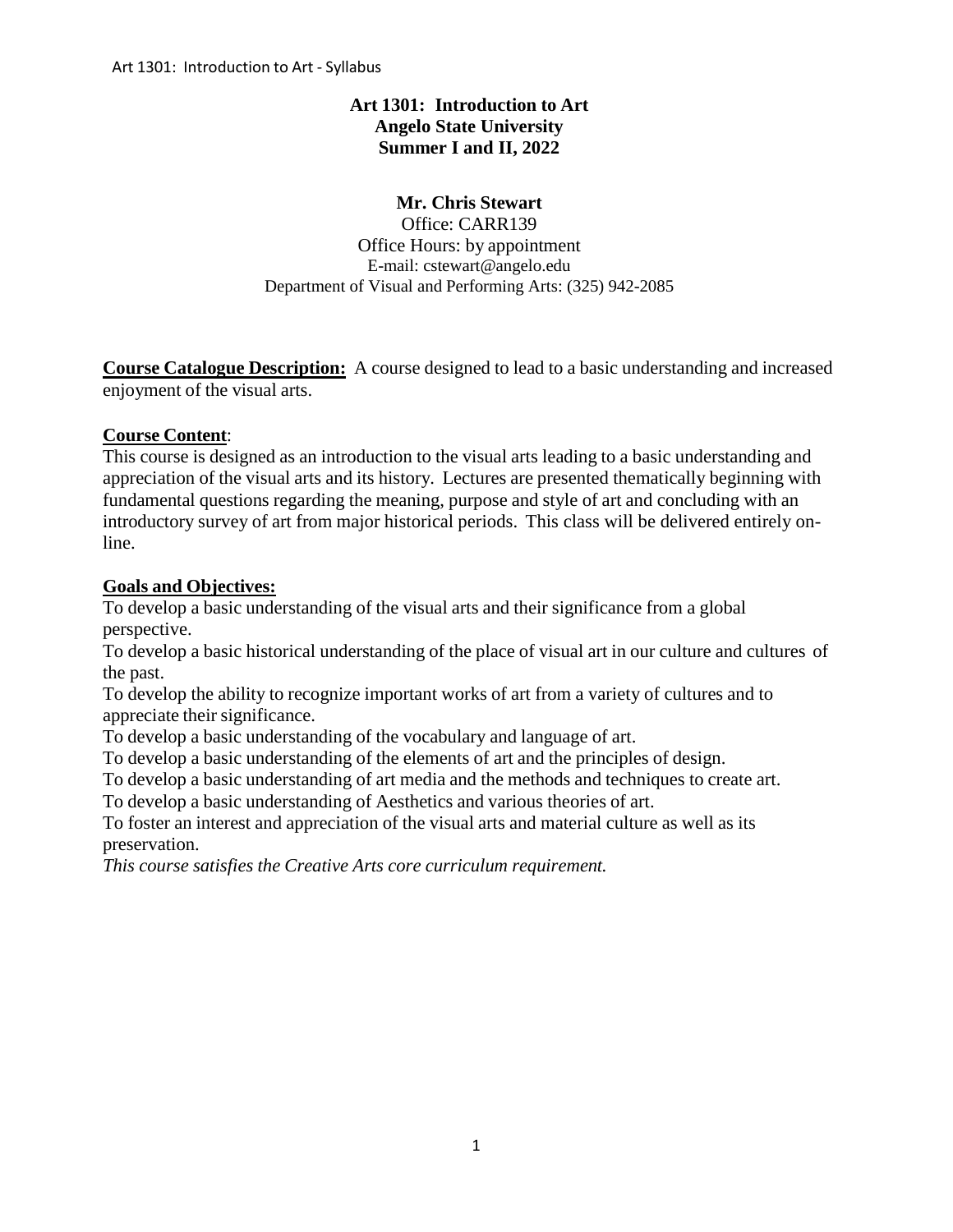# **THECB Creative Arts Core Objective:**

The objective of the creative arts in a core curriculum is to expand the student's knowledge of the human condition and human cultures, especially in relation to behaviors, ideas, and values expressed in works of human imagination and thought. Through study in disciplines such as the creative arts, students will engage in critical analysis, form aesthetic judgments, and develop an appreciation for arts as fundamental to the health and survival of any society.

# **THECB Core Curriculum Component Area Objectives:**

Critical Thinking Skills (CT): to include creative thinking, innovation, inquiry, and analysis, evaluation and synthesis of information;

Communication Skills (CS): to include effective development, interpretation and expression of ideas through written, oral and visual communication;

Teamwork (T): to include the ability to consider different points of view and to work effectively with others to support a shared purpose or goal;

Social Responsibility (SR): to include intercultural competence, knowledge of civic responsibility, and the ability to engage effectively in regional, national, and global communities.

# **ASU CREATIVE ARTS CORE STUDENT LEARNING OUTCOMES AND METHODS FOR ASSESSMENT:**

Upon completion of this course, students should be able to:

Identify and describe a body or works (individually and collectively) in the creative arts. Analyze and summarize aesthetic principles that structure creative works. Explain and differentiate creative works as expressions of values within cultural and historical contexts.

# **Expected Course**‐**Level Student Learning Outcomes:**

Upon completion of this course,

Students will acquire a basic knowledge of the history of art from the ancient to post-modern eras in a variety of media, including architecture.

Students will develop competency in stylistic and iconographic analyses of works of art which may be applied both in and outside the classroom.

Students will be given the opportunity to improve oral and written expression as well as critical thinking skills, leading to an increased competency in the articulation of ideas.

Students will be able to identify and compare striking continuities and equally important contrasts in artistic style and meaning from the ancient to post-modern eras.

Students will be able to identify the significance of the socio-historical context in which a work of art or architecture was created.

Students will be able to critically examine the ethical issues surrounding the discussion of ownership of cultural property and its preservation.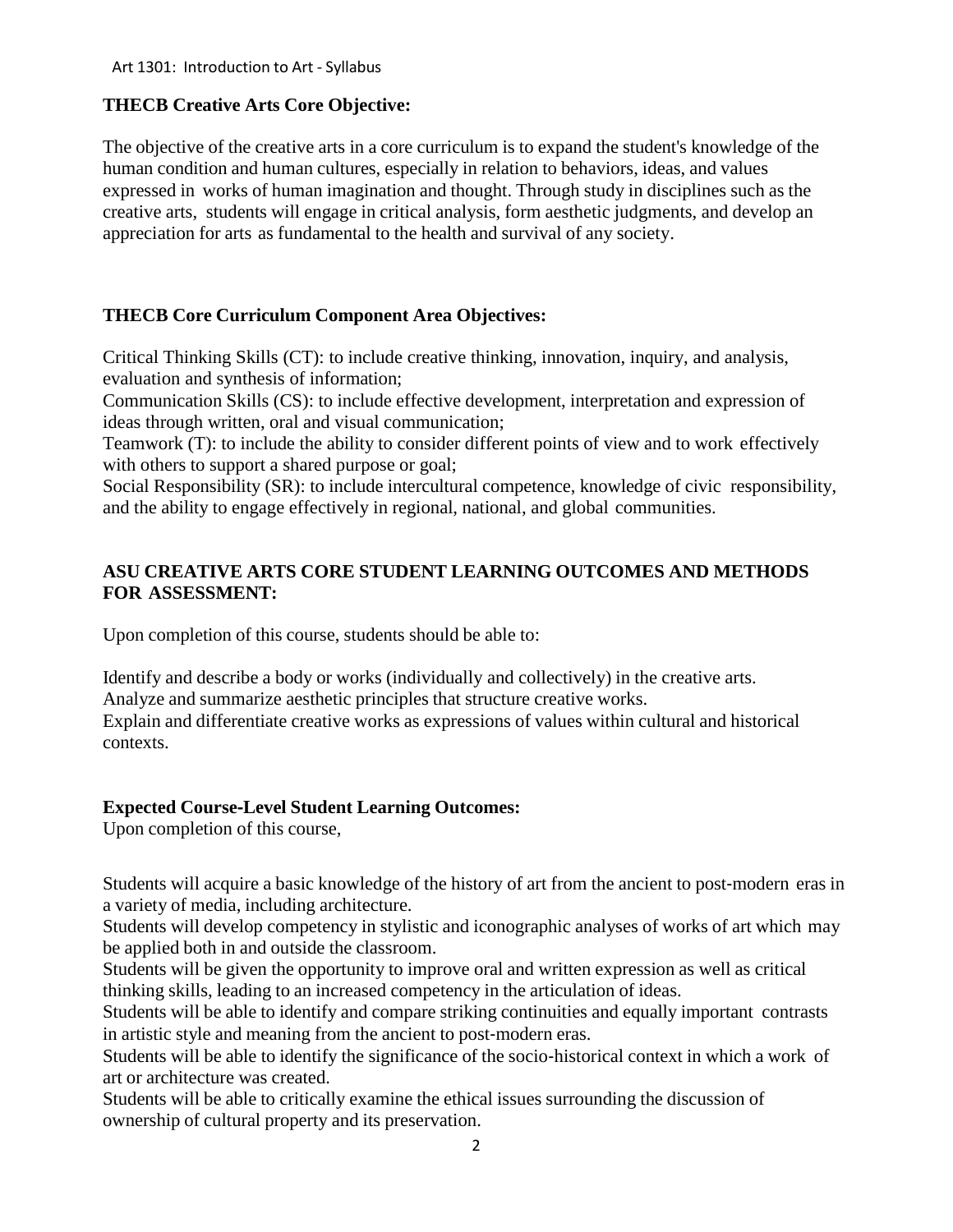#### Art 1301: Introduction to Art ‐ Syllabus

Students will gain a better understanding of art history and its evolution, particularly through new finds and new interpretations of existing works that demonstrate the dynamic nature of the discipline which requires continual reevaluation and reinterpretation.

### **Recommended Text: None**

This class is delivered entirely on-line. You will need Internet access and basic computer skills. There will be several films that you will need to locate using a streaming or rental service, this is your responsibility to locate and watch these films.

# **Course Requirements and Grade Evaluation Basis:**

The course is worth a total of 1000 points.

Unit Quizzes (200 points total) - There will be four unit quizzes consisting of multiple choice and true/false questions. The Final Exam will not be cumulative. Each exam will be worth 100 points, or 40 % of the course grade. All quizzes are delivered on-line through Blackboard

Film Reviews, Critical Responses Papers and Projects (400 points total) - You will be required to watch 3-4 full length films or documentaries that you will write a lengthier essay, 400-600 words. These films can be found on a variety of on-line streaming services (Netflix, Amazon, Hulu etc.) it is your responsibility to locate these films. You will also complete 1-2 hands on art projects.

Discussion Questions and Activities (200 points total) - In addition, there will be approximately 50- 60 discussion questions and activities. These are related to each unit's lecture materials and will serve as the in-class participation you would have if this were a traditional face to face class. These will consist of general questions about the materials covered in the lectures, responses to "Meet the Artist" video and web site visits. You will be graded on the quality of your responses not the length of the responses, some of these you will be asked to go back and read your fellow classmate responses and reply to them. There really in not a right or wrong answer, unless you don't not respond to them, you will not receive credit.

Art History Presentation (200 points) – you will be required to create and upload a PowerPoint presentation covering an artist, artistic period or work of art covered during the Art in Contest unit.

Grading:

 $900-1000 = A$  $800 - 890 = B$  $700 - 790 = C$  $600 - 690 = D$ 590 and below  $=$  F

# **Attendance Policy:**

Since this class is delivered on-line your regular attendance (logging in) is critical to your success. This class will cover the same amount of material as we would in a regular 16 week semester. It is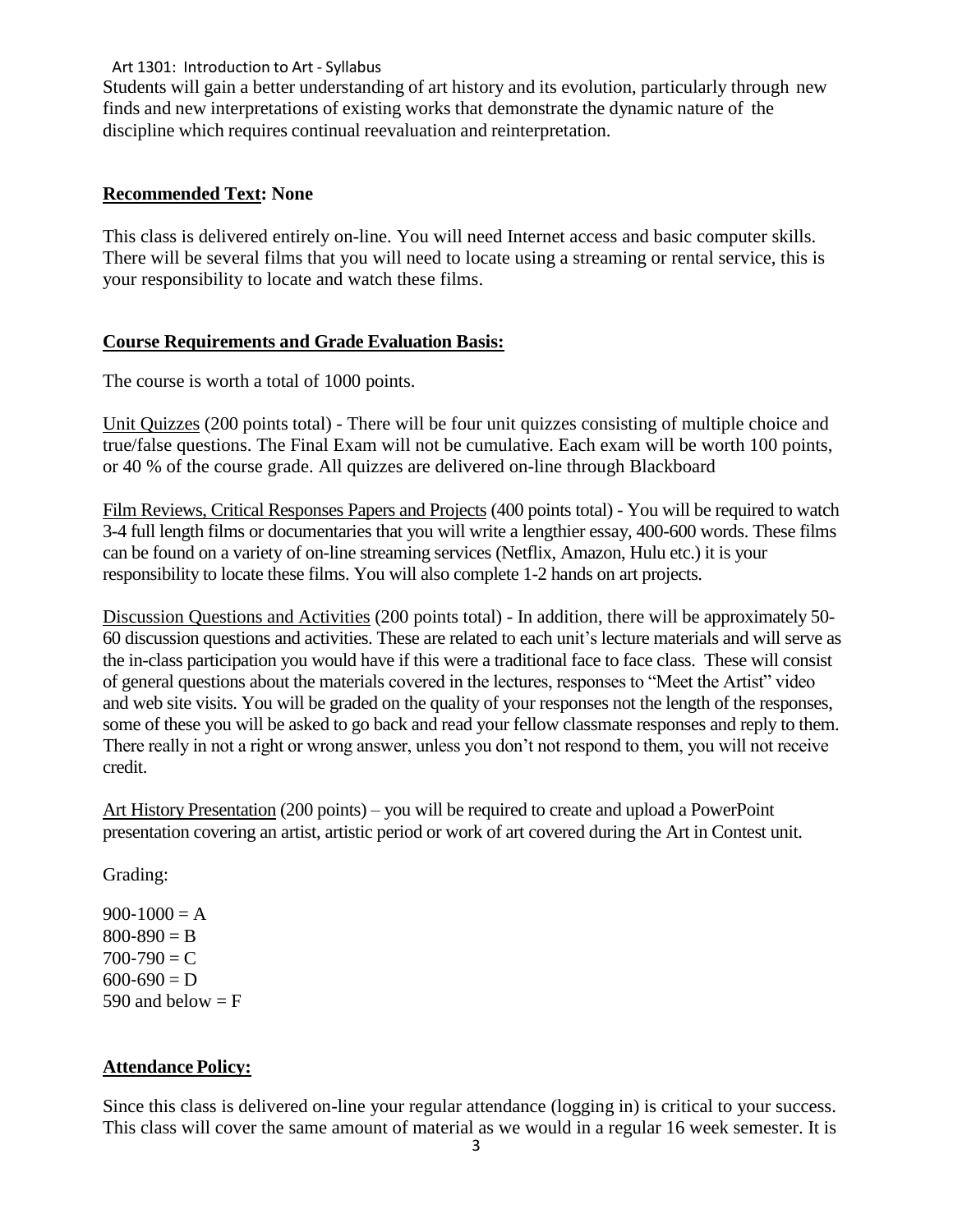#### Art 1301: Introduction to Art ‐ Syllabus

recommended that you treat the class as you would a regular face to face summer class, about 2 hours a day.

### **University Course Withdrawal Policy-June 27 last day to withdraw for 1st summer session. July 1 last day to withdraw for summer session II.**

#### **Incomplete and Prolonged Absence:**

A grade of incomplete can only be granted for documented health and family purposes. In the event of prolonged illness, please contact me personally or have a family member contact me as soon as possible. It is the student's responsibility to contact the Office of Student Life at 942‐2193 in order to document your circumstance. Note: An incomplete will not be granted for students missing more than eight (8) classes.

### **Expectations and Etiquette:**

"Angelo State University expects its students to maintain complete honesty and integrity in their academic pursuits. Students are responsible for understanding the Academic Honor Code, which is contained in both print and web versions of the *Student Handbook*."

\*Plagiarism on any paper, discussion or WWW activity will result in the student failing that project and may result in University disciplinary measures. Don't copy, plagiarize or use other people's work, I want your words, thoughts and efforts.

#### **ADA Compliance**

Persons with disabilities which may warrant academic accommodations must contact the Student Life Office, UC‐Garden level, (325) 942‐2191, in order to request such accommodation